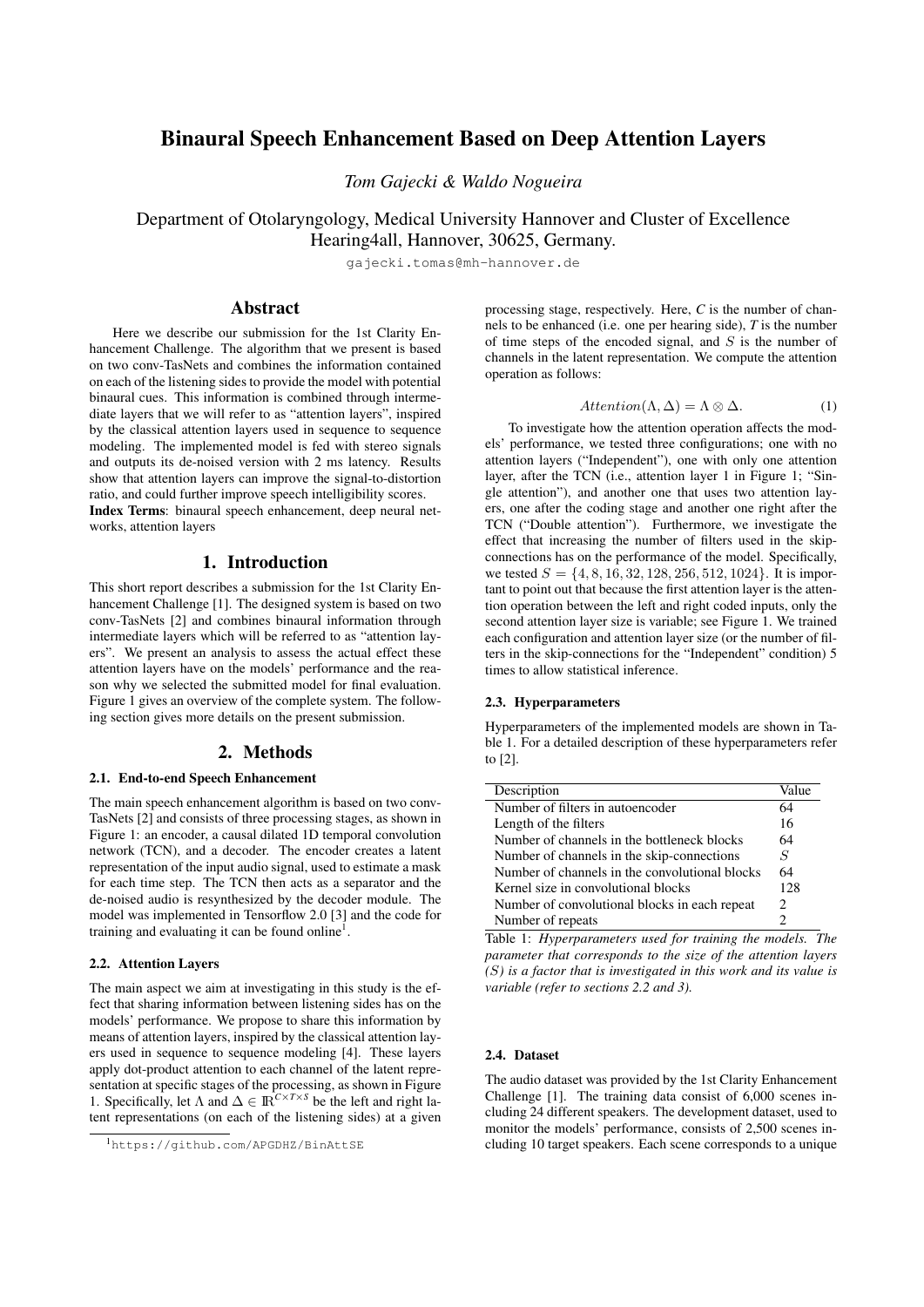<span id="page-1-0"></span>

Figure 1: *Block diagram of the evaluated algorithms. "Independent" model bypasses both attention layers. "Single attention" model uses attention layer 1 and bypasses attention layer 2. "Double attention" model uses both attention layer blocks.*

target utterance and a unique segment of noise from an interferer [\[5\]](#page-2-4), mixed at source-to-noise ratios (SNRs) ranging from -6 to 6 dB. The three sets are balanced for the target speaker's gender. Binaural Room Impulse Responses (BRIRs) were used to model a listener in a realistic acoustic environment. The audio signals for the scenes are generated by convolving source signals with the BRIRs and summing. BRIRs were generated for hearing aids located in each listening side, providing with 3 channels each (front, mid, rear). For this study, only the front channel was used at an 8 kHz sampling rate.

#### 2.5. Training

The models were trained for a maximum of 100 epochs on batches of two 4-second long audio segments. The initial learning rate was set to 1e-3. The learning rate was halved if the accuracy of the validation set did not improve during 3 consecutive epochs, early stopping with a patience of 5 epochs was applied as a regularization method, and only the best performing model was saved. For the model optimization, Adam [\[6\]](#page-2-5) was used to maximize the scale-invariant source-to-noise ratio (SI-SNR) [\[7\]](#page-2-6). The models were trained and evaluated using a PC with an Intel(R) Xeon(R) W-2145 CPU @ 3.70GHz, 256 GB of RAM, and an NVIDIA TITAN RTX as the accelerated processing unit.

#### 3. Results

<span id="page-1-1"></span>Figure [2](#page-1-2) shows box-plots of the mean left/right SI-SNR as a function of S. Here it can be seen that the models that use attention layers perform numerically better than the "Independent" model. Specifically, it can be seen that a double attention layer yields significantly better performance than the model that uses none. It can also be seen from Figure [2](#page-1-2) that there is a positive correlation between attention size and SI-SNR, however, this trend seems to happen until about an attention size of 128 units, above which the performance stops improving. Note that the configurations with the same  $S$  contain the same number of trainable weights.

Table [2](#page-1-3) shows the maximum MBSTOI [\[8\]](#page-2-7) scores achieved for all the different tested models (5 for each configuration) and the provided baseline [\[1\]](#page-2-0). It can be seen, that in general, the models that use attention layers yield the highest scores. Based on these results we decided to select the best performing "double attention layer" model with attention layers of size 512 (see bold condition in Table [2\)](#page-1-3). This model contains 479,872 trainable parameters and with our computing system, performed audio speech enhancement in  $21\mu s/sample$ .

Table [3](#page-1-4) shows the evaluation MBSTOI [\[8\]](#page-2-7) scores achieved

<span id="page-1-2"></span>

Figure 2: *Boxplots of the mean left/right SI-SNR for each of the tested configurations. The black horizontal bars within each of the boxes represent the median for each condition.*

<span id="page-1-3"></span>

| S    | Validation MBSTOI |      |             |             |  |
|------|-------------------|------|-------------|-------------|--|
|      | Baseline [1]      | Ind. | Single att. | Double att. |  |
|      | 0.41              |      |             |             |  |
| 4    |                   | 0.70 | 0.61        | 0.71        |  |
| 8    |                   | 0.63 | 0.65        | 0.71        |  |
| 16   |                   | 0.61 | 0.65        | 0.68        |  |
| 32   |                   | 0.67 | 0.62        | 0.61        |  |
| 128  |                   | 0.61 | 0.57        | 0.62        |  |
| 256  |                   | 0.64 | 0.65        | 0.65        |  |
| 512  |                   | 0.64 | 0.66        | 0.77        |  |
| 1024 |                   | 0.65 | 0.65        | 0.69        |  |

Table 2: *Maximum validation MBSTOI for all of the tested algorithms. Bold value indicates the best performing algorithm configuration.*

<span id="page-1-4"></span>by the submitted algorithm and the provided baseline [\[1\]](#page-2-0).

| Interferer | <b>Evaluation MBSTOI</b> |                                  |  |  |
|------------|--------------------------|----------------------------------|--|--|
|            |                          | Baseline [1] Submitted Algorithm |  |  |
| Speech     | 0.34                     | 0.55                             |  |  |
| Noise      | 0.29                     | 0.48                             |  |  |

Table 3: *Evaluation MBSTOI for the baseline system and the submitted algorithm, for different interferer types.*